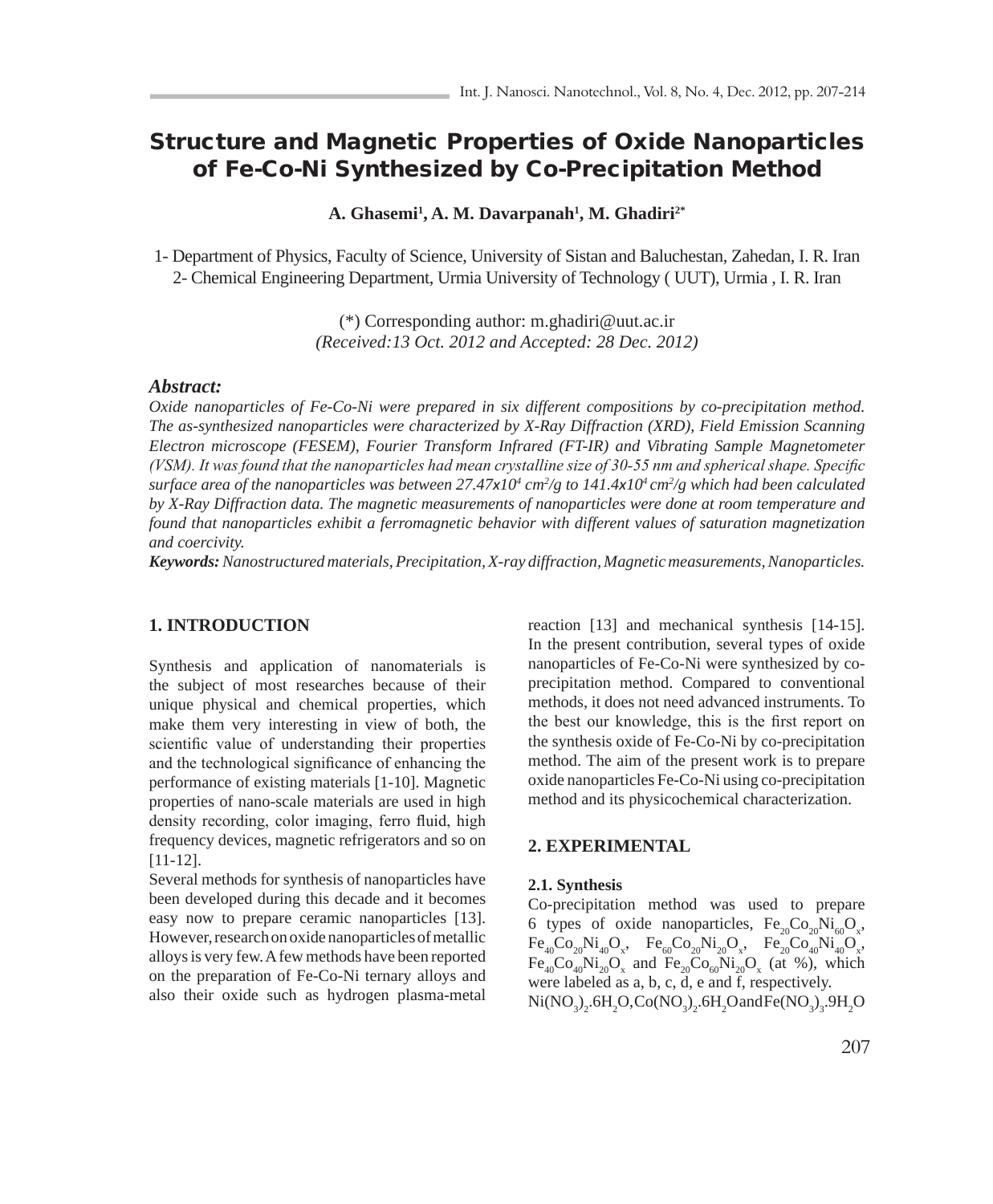

*Figure 1: The XRD patterns of the synthesized samples.*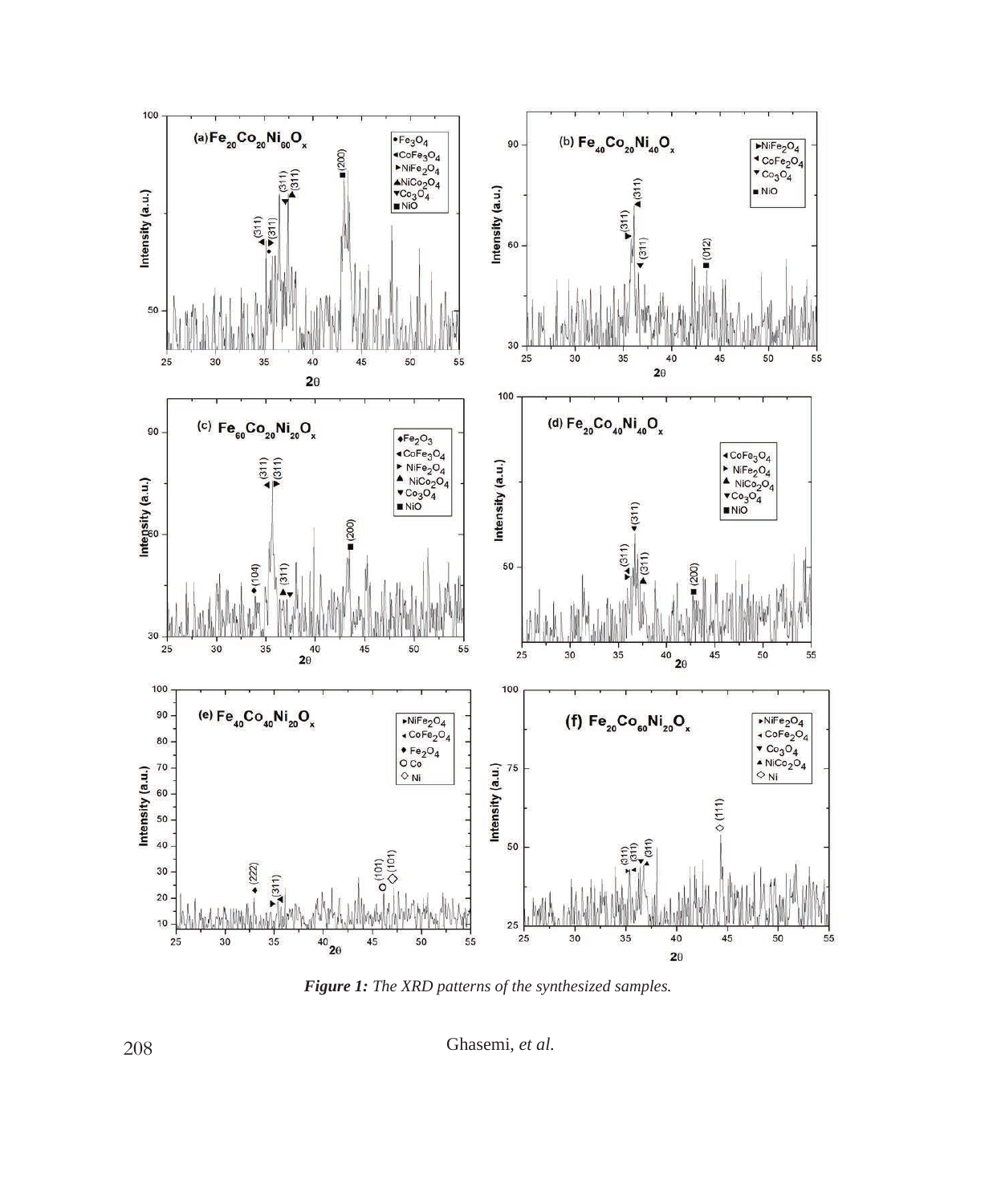as precursors were obtained from MERCK and used without any further purification. Firstly, 2M solutions of all precursors were prepared with doubly distilled water. The sediment formed under water bath conditions at about 70°C was washed using first with 1L of boiling and then with 1L of cold doubly distilled water. We used 2M solution of Sodium carbonate  $(Na_2CO_3)$  as precipitant agent under water bath conditions. Washed sediment was dried in an oven at about 115°C for 12h. Finally, the products were calcined at 600°C for 6h.

### **2.2. Characterization**

Investigations on morphology of the compositions were carried out using a Field Emission Scanning Electron Microscope (FESEM, HITACHI-Japan S4160) operated at 15.0 kV. The X-Ray Diffraction analysis was done by X-Ray Diffraction (XRD, GNR- MPD 3000) at a scanning rate of  $0.02^{\circ}$ . S<sup>-1</sup> in the range of  $2\theta = 25-55^{\circ}$ , using Cu K $\alpha$  radiation ( $\lambda =$  $1.5406 \text{ Å}$ ). FT-IR (JASCO FT/IR-460 plus) has been used to obtain the formation of the nanoparticles from the precursors. The magnetic properties were assessed with a Vibrating Sample Magnetometer (IRAN/VSM-4inch) at room temperature.

## **3. RESULTS AND DISCUSSION**

The XRD patterns of the as-synthesized samples

are shown in Figure 1. The samples have a FCC and mixture of FCC and Rhombohedral structure and also a mixture of FCC, BCC and Hexagonal structure. According to the XRD patterns, the samples are mostly composed of spinel structure with chemical formula of  $AB_2O_4$ . It is considerable that the position of the strongest peak relevant to each of the phase structure has just been shown in the patterns.

The crystallite size of the samples was estimated by Debye-Scherrer equation [16]:

$$
D = \frac{0.9\lambda}{\beta \cos \theta} \tag{1}
$$

Where  $λ$ ,  $β$  and  $θ$  are the X-Ray wavelength, the full width at half maximum (FWHM) of the diffraction peak and the Bragg diffraction angle, respectively. The calculated crystallite size shown in Table 1 lies in the range of 30-55 nm.

The specific areas of the samples, calculated by the equation 2, are shown in Table 1 [17]:

$$
S_a = \frac{6}{DDx} \tag{2}
$$

Where D and  $D_x$  are particle size and X-Ray density of the phase structure in each sample, respectively. The estimated values of specific surface area lie in the range of 27.46x10<sup>4</sup> to 141.4x10<sup>4</sup> cm<sup>2</sup>/g.

Figure 2 shows FESEM images of the  $Fe<sub>60</sub>Co<sub>20</sub>Ni<sub>20</sub>O<sub>x</sub>$ sample. According to images, nanoparticles

| <b>Samples</b>             | <b>Phase constitution</b> | Specific surface area $\text{(cm}^2\text{/g)}$ | Crystallite size (nm) |
|----------------------------|---------------------------|------------------------------------------------|-----------------------|
| $Fe_{20}Co_{20}Ni_{60}O_x$ | <b>FCC</b>                | $141.4 \times 10^{4}$                          | 30                    |
| $Fe_{40}Co_{20}Ni_{40}O_x$ | <b>FCC</b>                | $86.2 \times 10^{4}$                           | 55                    |
|                            | Rhombohedral              |                                                |                       |
| $Fe_{60}Co_{20}Ni_{20}O_x$ | <b>FCC</b>                | $84.1 \times 10^{4}$                           | 32                    |
|                            | Rhombohedral              |                                                |                       |
| $Fe_{20}Co_{40}Ni_{40}O_x$ | <b>FCC</b>                | $59 \times 10^{4}$                             | 48                    |
| $Fe_{40}Co_{40}Ni_{20}O_x$ | <b>FCC</b>                | $27.46 \times 10^4$                            | 33                    |
|                            | <b>BCC</b>                |                                                |                       |
|                            | Hexagonal                 |                                                |                       |
| $Fe_{20}Co_{60}Ni_{20}O_x$ | <b>FCC</b>                | $88.52 \times 10^{4}$                          | 39                    |

*Table 1: phase constitution, specific surface areaandcrystallite sizeof the as-synthesized samples.*

*International Journal of Nanoscience and Nanotechnology*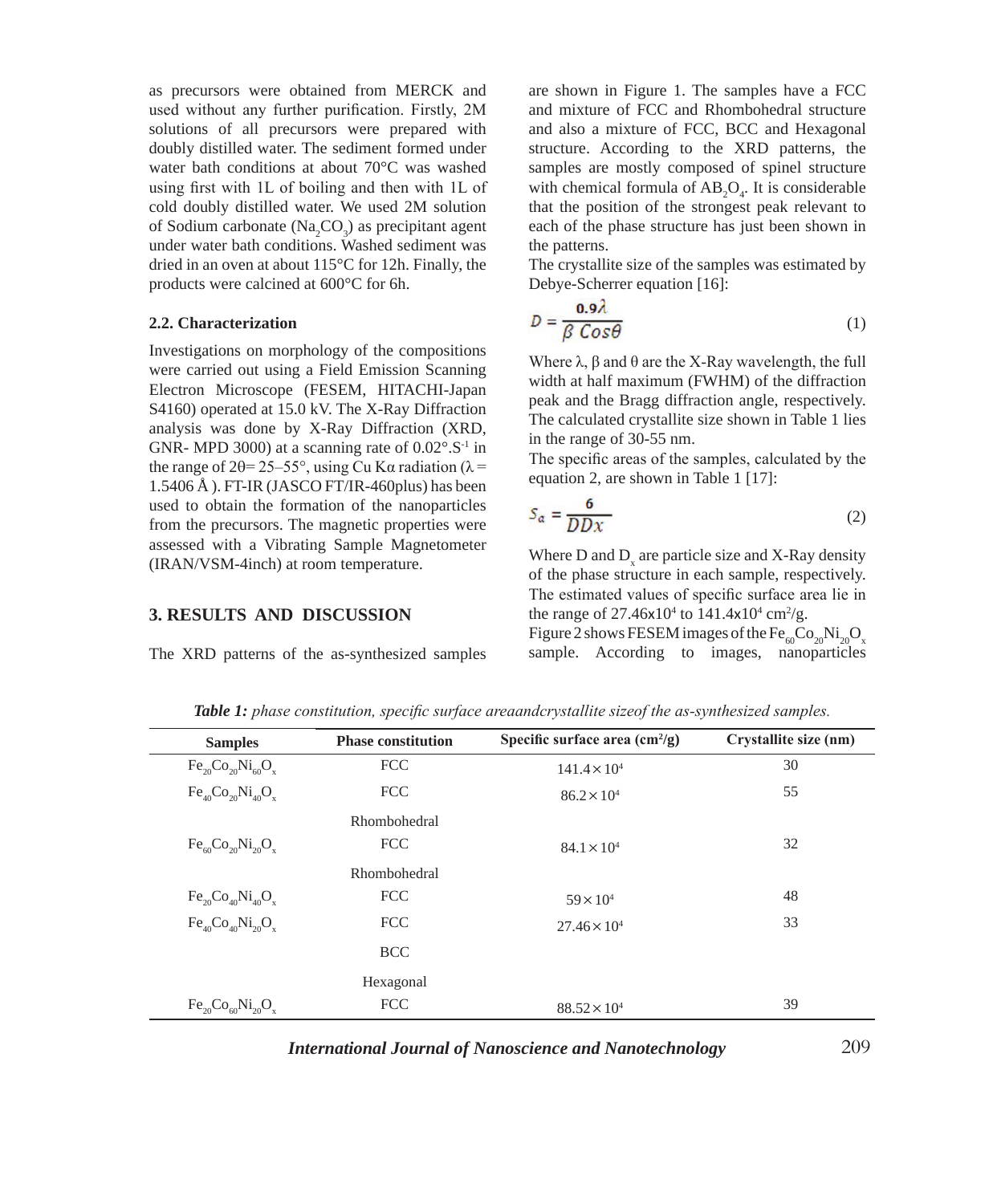synthesized possess nearby spherical shape.

The FT-IR spectra of the sediments dried at 115°C have been shown in Figure 3. Because of the presence of carbonate ion in samples, stretch vibration bonds of C–O and C=O have been appeared as an impurity in the range of  $1355-1396$ cm<sup>-1</sup> and  $1633$ cm<sup>-1</sup>, respectively. As shown in this figure, absorption bond at  $3446 \text{cm}^{-1}$  is corresponding to the O–H stretching vibrations in the samples [18].



*Figure 2: FESEM images of (c) sample.*

Figure 4 shows the FT-IR spectra of the samples calcined at 600°C. As shown in table 2, the spectra display that stretch vibration bonds of C=O and C–O have been removed in all of compounds and bonds related to the metal–oxygen stretching vibration have been appeared [18-21].

Figure 5 shows the hysteresis loops measured at room temperature by VSM for the samples. All the samples are ferromagnetic. Table 3 shows that the Fe-rich sample has the most value of saturation magnetization, remanent magnetization and coercivity. With increasing Ni content Ms, Mr and Hc decrease and finally the Co-rich sample has least Ms and Mr. Li et al. [13] have reported higher values of Hc and Ms for the oxide compositions. Different values of Ms and Hc is due to the preparation process.



*Figure 3: The FT-IR spectra of the all sample dried at 115 °C. The spectrum of the (g) sample is relevant to KBr*

Oxide samples synthesized by hydrogen plasmametal reaction were acicular [13]. In this work, according to FESEM images, the samples possess nearby spherical shape. According to the literature [13], the shape magnetic anisotropy is usually more important in the transition alloys, so the lower value of Ms and Hc may be due to the low shape magnetic anisotropy. Also, according to the literature [22], the Ms value increases with the enhancement of crystallinity, so the lower saturation magnetization is due to the lower crystallinity.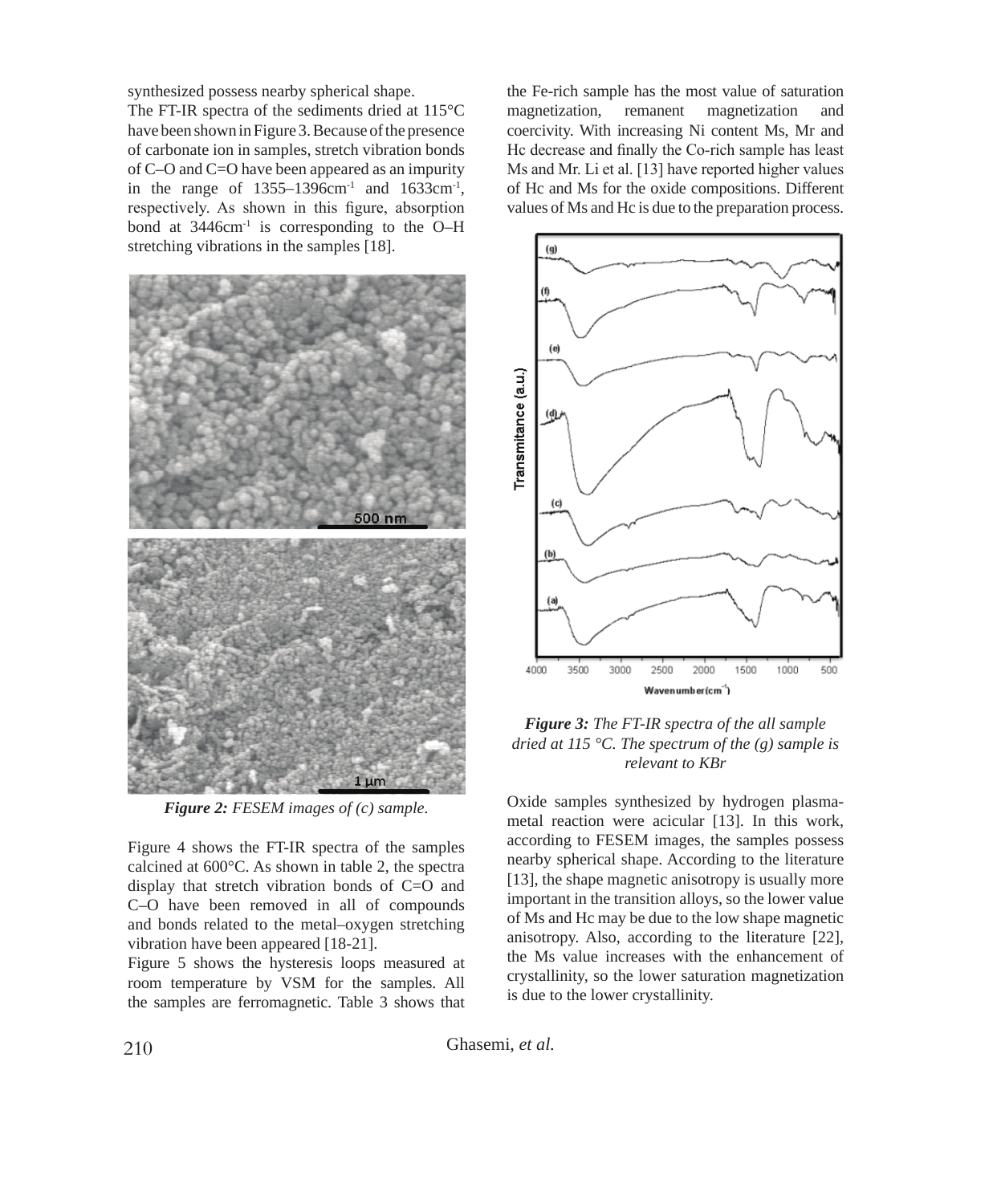

Figure 4: The FT-IR spectra of the calcined a-f samples.

*International Journal of Nanoscience and Nanotechnology*

211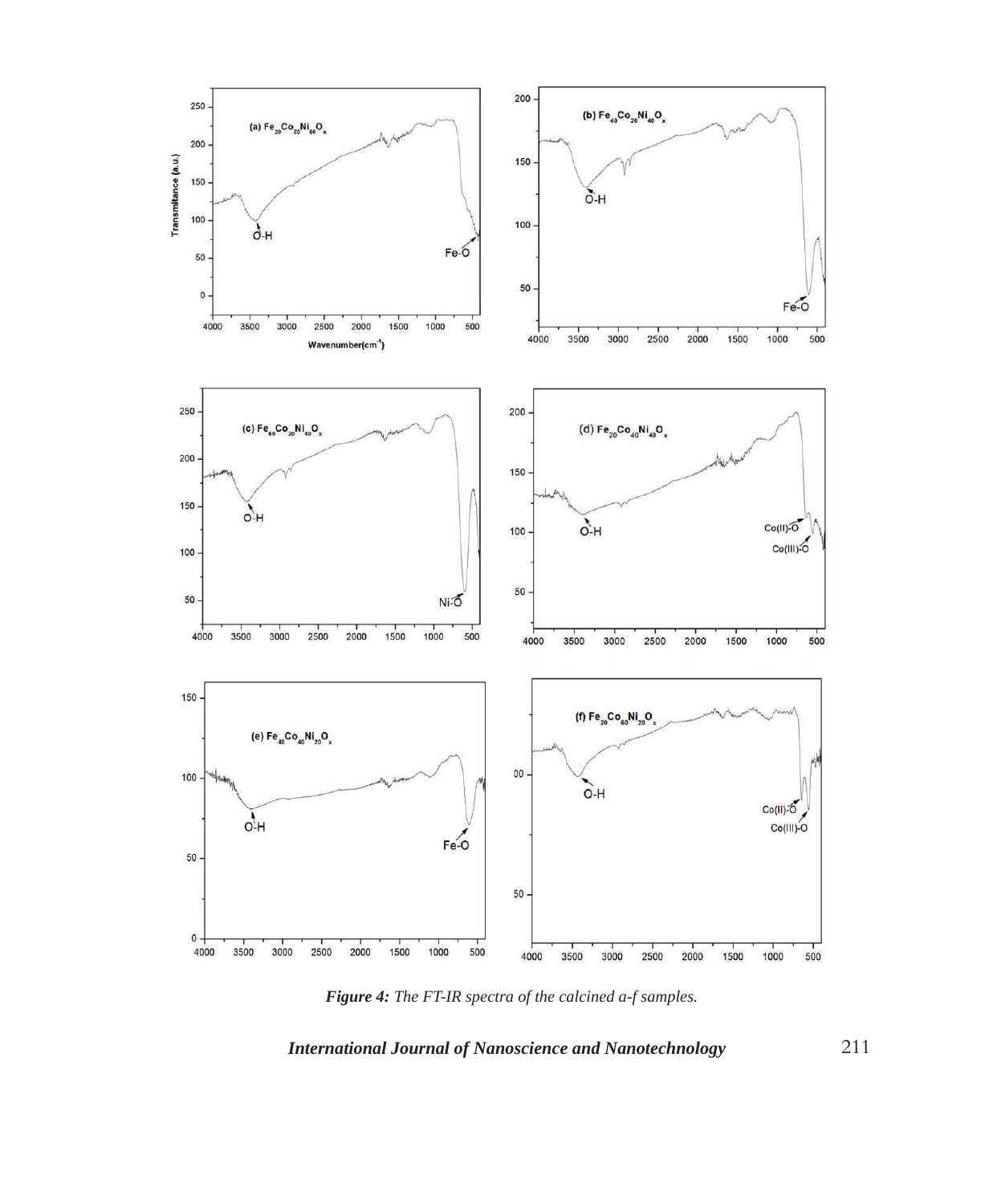

*Figure 5: Hysteresis loops at 300K for six synthesized samples.*

| <b>Samples</b>                                                       | $Fe-O$ (cm <sup>-1</sup> ) | $Ni - O (cm-1)$ | $Co-O (cm-1)$            |
|----------------------------------------------------------------------|----------------------------|-----------------|--------------------------|
| (a) $\text{Fe}_{20}\text{Co}_{20}\text{Ni}_{60}\text{O}_{x}$         | 406                        | ۰               | -                        |
| (b)Fe <sub>40</sub> Co <sub>20</sub> Ni <sub>40</sub> O <sub>x</sub> | 607                        | ۰               |                          |
| $(c)Fe_{60}Co_{20}Ni_{20}O_x$                                        |                            | 696             | -                        |
| $(d)Fe_{20}Co_{40}Ni_{40}O_x$                                        |                            | -               | 549 $Co(III) - O$        |
|                                                                      |                            |                 | $636 \text{ Co(II)} - O$ |
| (e)Fe <sub>40</sub> Co <sub>40</sub> Ni <sub>20</sub> O <sub>x</sub> | 609                        | ۰               |                          |
| $(f)Fe_{20}Co_{60}Ni_{20}O_x$                                        |                            |                 | $644 \text{ Co(II)} - O$ |
|                                                                      |                            |                 | 552 $Co(III) - O$        |

*Table 2: The metal – oxygen bonds of synthesized samples appeared in the FT-IR spectra.*

*Table 3: Magnetic properties of synthesized nanoparticles.*

| <b>Samples</b> | $M_{\rm c}$ (emu/g) | $M_r$ (emu/g) | H <sub>c</sub> (Oe) |
|----------------|---------------------|---------------|---------------------|
| (c)            | 24.71               | 9.55          | 720.16              |
| (b)            | 9.92                | 2.76          | 223.3               |
| (d)            | 8.56                | 2.16          | 507.71              |
| (a)            | 2.29                | 0.49          | 335.1               |
| (e)            | 1.32                | 0.14          | 81.2                |
| (f)            | 1.04                | 0.06          | 134.22              |